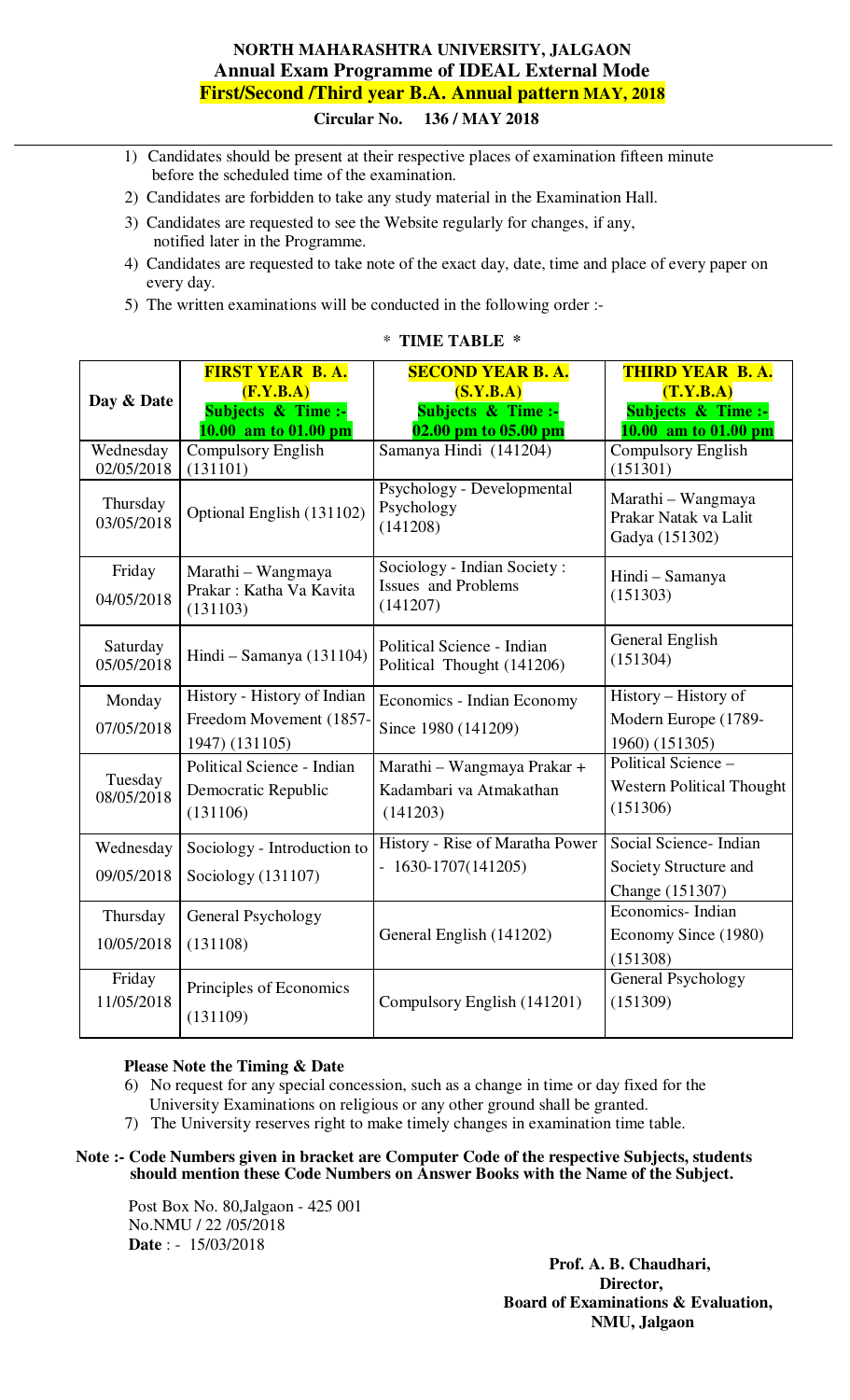# **NORTH MAHARASHTRA UNIVERSITY, JALGAON Annual Exam Programme of IDEAL External Mode First /Second/Third year B.com. Annual Pattern MAY, 2018**

 **Circular No. 135 / MAY 2018** 

- 1) Candidates should be present at their respective places of examination fifteen minutes before the scheduled time of the examination.
- 2) Candidates are forbidden to take any study material in the Examination Hall.
- 3) Candidates are requested to see the Website regularly for changes, if any notified later in the Programme.
- 4) Candidates are requested to take note of the exact day, date, time and place of every paper on every day.
- 5) The written examinations will be conducted in the following order :-

|                         | <b>FIRST YEAR B.COM.</b>                                      | <b>SECOND YEAR B.COM.</b>                        | <b>THIRD YEAR B.COM.</b>                                      |
|-------------------------|---------------------------------------------------------------|--------------------------------------------------|---------------------------------------------------------------|
|                         | (F.Y.B.COM)                                                   | (S.Y.B. COM)                                     | (T.Y.B. COM)                                                  |
| Day & Date              | Subjects & Time :-                                            | Subjects & Time :-                               | Subjects & Time :-                                            |
|                         | 10.00 am to 01.00 pm                                          | 02.00 pm to 05.00 pm                             | 10.00 am to 01.00 pm                                          |
| Wednesday<br>02/05/2018 | Marathi (132102)                                              | Macro Economic Analysis<br>(142201)              | Indian<br>Economic<br>Scenario (152301)                       |
| Thursday<br>03/05/2018  | English (132101)                                              | Business & Tax Laws<br>(142202)                  | Principle and Practice of<br><b>Auditing (152302)</b>         |
| Friday<br>04/05/2018    | Micro Economic Analysis<br>(132103)                           | <b>Business Management</b><br>(142203)           | Tax<br>and<br>Income<br><b>Competitive Skills</b><br>(152303) |
| Saturday<br>05/05/2018  | Financial and Cost<br>Accounting (132104)                     | CorporateAccounting&<br>Costing (142204)         | Human Resource<br>Management<br>(152304)                      |
| Monday<br>07/05/2018    | Computing<br><b>Skills</b><br>(132105)                        | <b>Business Communication</b><br>(142205)        | Modern<br>Management<br>Techniques (152305)                   |
| Tuesday<br>08/05/2018   | Office<br>Modern<br>Management<br>(132106)                    | Entrepreneurship<br>Development (142206)         | <b>Advanced Accounting</b><br>(152306)                        |
| Wednesday<br>09/05/2018 | Principles<br>Practices of<br>$\&$<br><b>Banking (132107)</b> | Modern Banking & Financial<br>System<br>(142207) | <b>Business Administration</b><br>(152307)                    |

## \* **TIME TABLE \***

### **Please Note the Timing & Date**

6) No request for any special concession, such as a change in time or day fixed for the

- University Examinations on religious or any other ground shall be granted.
- 7) The University reserves right to make timely changes in examination timetable.

#### **Note :- Code Numbers given in bracket are Computer Code of the respective Subjects, students should mention these Code Numbers on Answer Books with the Name of the Subject.**

Post Box No. 80 Jalgaon - 425 001 No.NMU /22/06/2018 **Date** : - 15/03/2018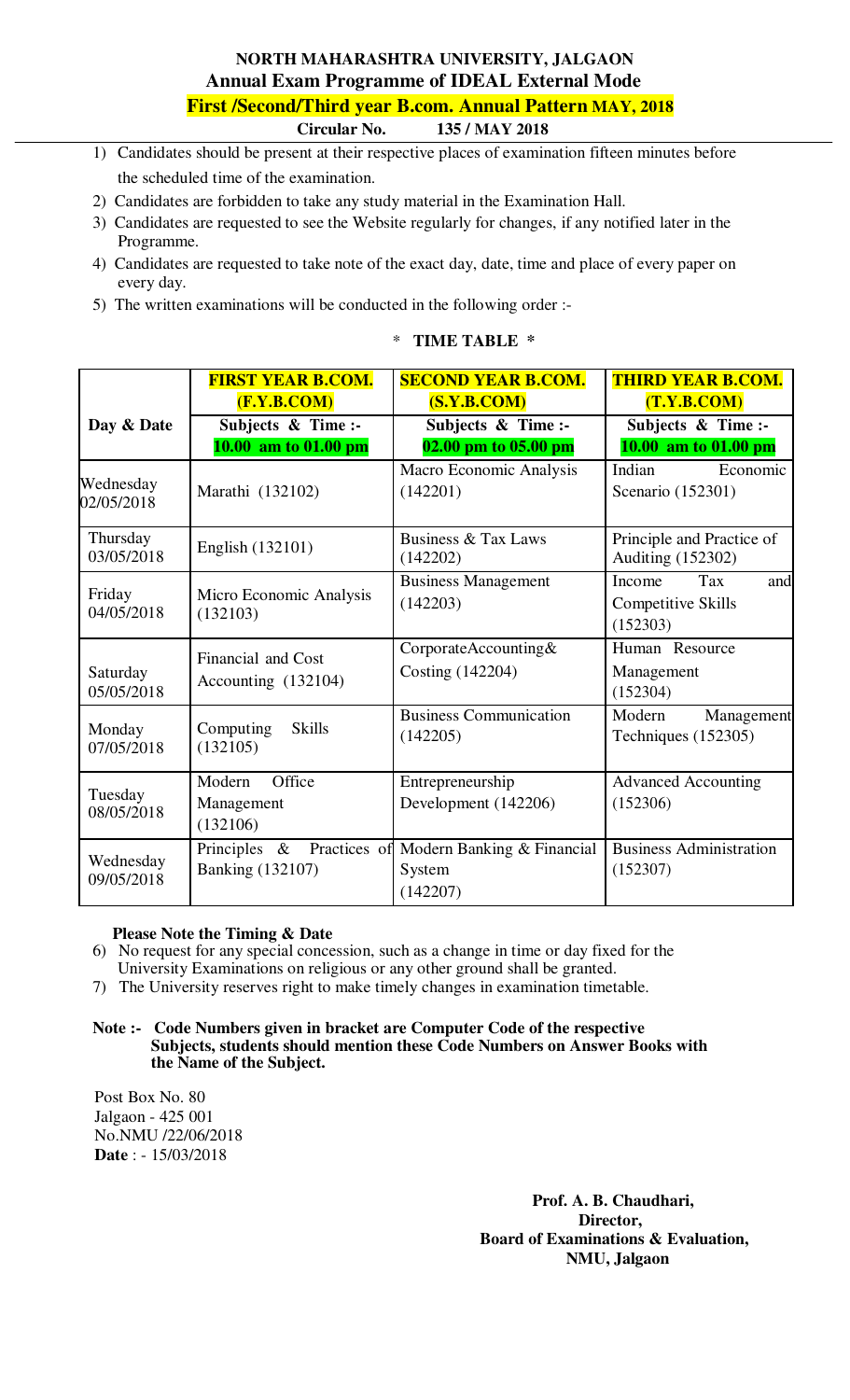# **NORTH MAHARASHTRA UNIVERSITY, JALGAON Annual Exam Programme of IDEAL External Mode M.COM. PART- I & II ANNUAL PATTERN MAY, 2018**

 **Circular No. 137 / MAY 2018** 

- 1) Candidates should be present at their respective places of examination fifteen minutes before the scheduled time of the examination.
- 2) Candidates are forbidden to take any study material in the Examination Hall.
- 3) Candidates are requested to see the Website regularly for changes, if any notified later in the Programme.
- 4) Candidates are requested to take note of the exact day, date, time and place of every paper on every day.
- 5) The written examinations will be conducted in the following order :-

# \* **TIME TABLE \***

|            | <b>M.COM - FIRST YEAR</b>                 | M.COM -<br><b>SECOND YEAR</b>      |
|------------|-------------------------------------------|------------------------------------|
| Day & Date | Subjects $\&$ Time :- 2.00 pm to 05.00 pm |                                    |
|            | PAPER-1- Economics of Industries          |                                    |
| Wednesday  | & Environment $(132101)$                  |                                    |
| 02/05/2018 |                                           |                                    |
|            |                                           | PAPER-1-<br>Management Accounting, |
| Thursday   |                                           | Production & Operation Management  |
| 03/05/2018 |                                           | (142201)                           |
| Friday     | PAPER-2- Strategic Managements            |                                    |
| 04/05/2018 | & Case Studies (132102)                   |                                    |
| Saturday   |                                           | PAPER-2- Organization Behaviour    |
| 05/05/2018 |                                           | (142202)                           |
| Monday     | PAPER-3- Research Methodology in          |                                    |
| 07/05/2018 | Commerce & Management                     |                                    |
|            | (132103)                                  |                                    |
| Tuesday    |                                           | PAPER-3- Entrepreneurship          |
| 08/05/2018 |                                           | Development (142203)               |
|            | PAPER-4- Human Resource                   |                                    |
|            | Management (132104)                       |                                    |
| Wednesday  | <b>OR</b>                                 |                                    |
| 09/05/2018 | PAPER-4- Advanced Accountancy             |                                    |
|            | (132105)                                  |                                    |
| Thursday   |                                           | PAPER-4- Advanced Accountancy      |
| 10/05/2018 |                                           | (142204)                           |
|            |                                           | <b>OR</b>                          |
|            |                                           | PAPER-4- Human Resources           |
|            |                                           | Management (142205)                |

### **Please Note the Timing & Date**

- 6) No request for any special concession, such as a change in time or day fixed for the University Examinations on religious or any other ground shall be granted.
- 7) The University reserves right to make timely changes in examination timetable.
- **Note :- Code Numbers given in bracket are Computer Code of the respective Subjects, students should mention these Code Numbers on Answer Books with the Name of the Subject.**

Post Box No. 80 Jalgaon - 425 001 No.NMU / 22 /07/2018 **Date**: - 15/ 03/2018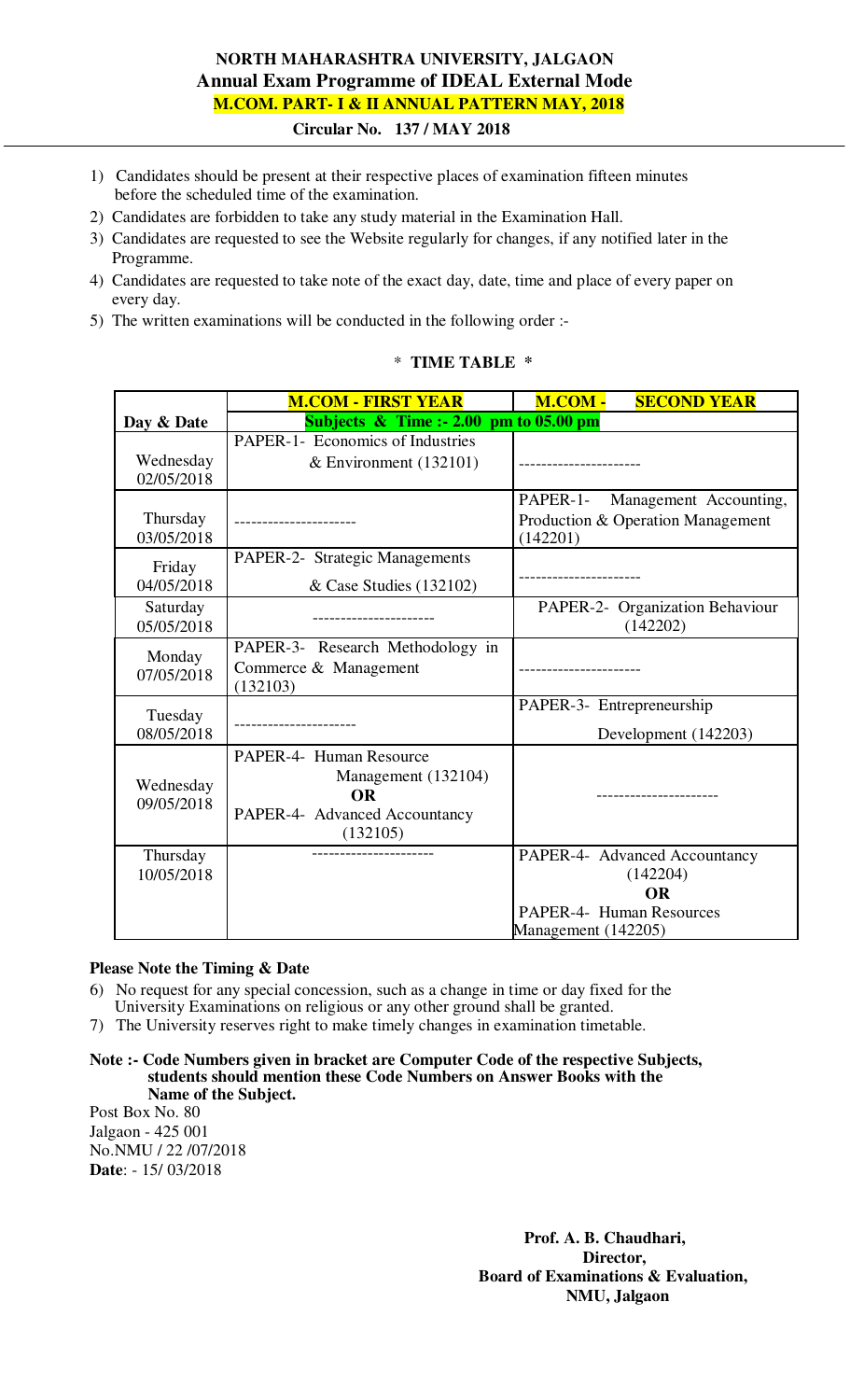# **NORTH MAHARASHTRA UNIVERSITY, JALGAON Annual Exam Programme of IDEAL External Mode M.A.MARATHI PART- I & II ANNUAL PATTER MAY, 2018**

 **Circular No. 138 / MAY 2018**

- 1) Candidates should be present at their respective places of examination fifteen minutes before the Scheduled time of the examination.
- 2) Candidates are forbidden to take any study material in the Examination Hall.
- 3) Candidates are requested to see the Website regularly for changes, if any notified later in the Programme.
- 4) Candidates are requested to take note of the exact day, date, time and place of every paper on every day.
- 5) The written examinations will be conducted in the following order :-

## \* **TIME TABLE \***

|                         | <b>FIRST YEAR</b><br><b>MA-MARATHI</b>                           | <b>SECOND YEAR</b><br><b>MA-MARATHI</b>                  |
|-------------------------|------------------------------------------------------------------|----------------------------------------------------------|
| Day & Date              | Subjects $\&$ Time :- 10.00 am to 01.00 pm                       |                                                          |
| Wednesday<br>02/05/2018 | Paper1-Marathi Wangamayachi<br>Sanskrutik Parshwabhumi (131101)  |                                                          |
|                         |                                                                  | Marathi<br>Adhunik<br>Paper1-                            |
| Thursday<br>03/05/2018  |                                                                  | Wangmayacha Itihas (1920-1980)<br>(141201)               |
| Friday<br>04/05/2018    | Paper 2 – Sahitya : Sameeksha Ani<br>Sampradaya (131102)         |                                                          |
| Saturday<br>05/05/2018  |                                                                  | Paper 2- Bhasha Vidnyan (141202)                         |
| Monday<br>07/05/2018    | Paper 3- Vishesh Lekhakacha Abhyas<br>: V.D. Karandikar (131103) |                                                          |
|                         |                                                                  | Paper 3- Sathottari Marathi Sahityatil                   |
| Tuesday<br>08/05/2018   |                                                                  | Pramukh Pravah: Gramin<br>Va Dalit<br>Sahitya (141203)   |
| Wednesday<br>09/05/2018 | Paper 4- Streevadi Sahitya (131104)                              |                                                          |
| Thursday<br>10/05/2018  |                                                                  | Paper 4- Loksahitya Ani Khandeshi<br>Loksahitya (141204) |

### **Please Note the Timing & Date**

- 6) No request for any special concession, such as a change in time or day fixed for the University Examinations on religious or any other ground shall be granted.
- 7) The University reserves right to make timely changes in examination timetable.

#### **Note :- Code Numbers given in bracket are Computer Code of the respective Subjects, students should mention these Code Numbers on Answer Books with the Name of the Subject.**

Post Box No. 80 Jalgaon - 425 001 No.NMU / 22 /08 /2018 **Date**: - 15/ 03/2018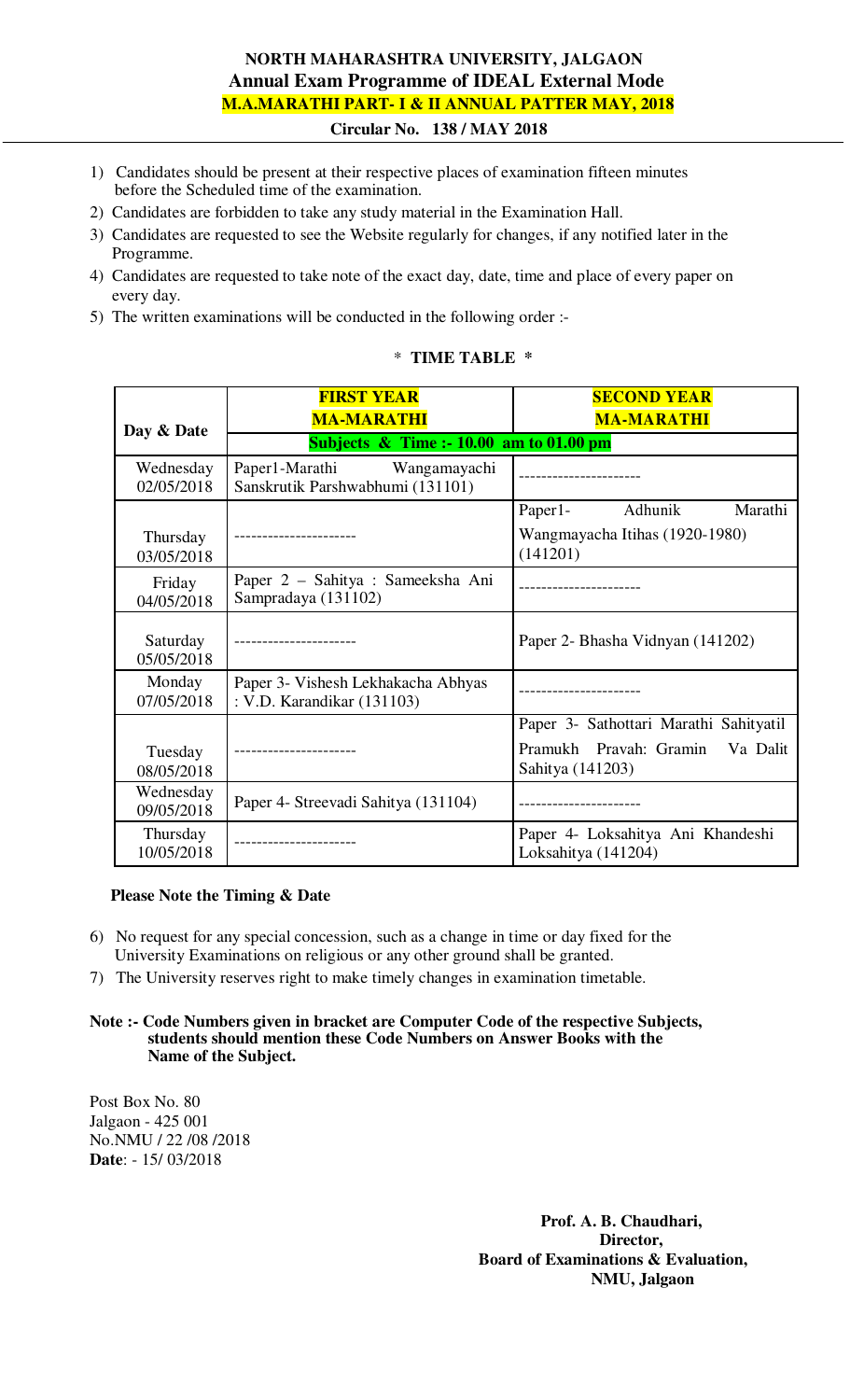## **NORTH MAHARASHTRA UNIVERSITY, JALGAON Annual Exam Programme of IDEAL External Mode M.A. HINDI PART- I & II ANNUAL PATTERN MAY, 2018 Circular No. 139 / MAY 2018**

- 1) Candidates should be present at their respective places of examination fifteen minutes before the Scheduled time of the examination.
- 2) Candidates are forbidden to take any study material in the Examination Hall.
- 3) Candidates are requested to see the Website regularly for changes, if any notified later in the Programme.
- 4) Candidates are requested to take note of the exact day, date, time and place of every paper on every day.
- 5) The written examinations will be conducted in the following order :-

### \* **TIME TABLE \***

|                         | <b>FIRST YEAR</b><br><b>M.A. HINDI</b>                               | <b>SECOND YEAR</b><br><b>M.A. HINDI</b>                                                 |
|-------------------------|----------------------------------------------------------------------|-----------------------------------------------------------------------------------------|
| Day & Date              | Subjects $\&$ Time :- 10.00 am to 01.00 pm                           |                                                                                         |
| Wednesday<br>02/05/2018 | PAPER-1- Adhunik Gadya<br>(131101)                                   |                                                                                         |
| Thursday<br>03/05/2018  |                                                                      | Star: Adhunik<br>PAPER-1- Samanya<br>Kavya (141201)                                     |
| Friday<br>04/05/2018    | PAPER-2- Prachin Evam Madhyayugin<br>Kavya (131102)                  |                                                                                         |
| Saturday<br>05/05/2018  |                                                                      | $PAPER-2 - Vishesh$<br>: Bhasha<br><b>Star</b><br>Vidnyan Evam Hindi Bhasha<br>(141202) |
| Monday<br>07/05/2018    | PAPER-3- Bhartiya Evam Pashyatya<br>Sahityasashra/Aalochana (131103) |                                                                                         |
| Tuesday<br>08/05/2018   |                                                                      | PAPER-3- Vishesh Star: Hindi Sahitya<br>ka Itihas (141203)                              |
| Wednesday<br>09/05/2018 | PAPER-4 – Vishesh Saityakar: Kabeer<br>(131104)                      |                                                                                         |
| Thursday<br>10/05/2018  | ---------------                                                      | PAPER-4 – Vishesh Star: Loksahitya<br>(141204)                                          |

### **Please Note the Timing & Date**

- 6) No request for any special concession, such as a change in time or day fixed for the University Examinations on religious or any other ground shall be granted.
- 7) The University reserves right to make timely changes in examination timetable.

#### **Note: - Code Numbers given in bracket are Computer Code of the respective Subjects, students should mention these Code Numbers on Answer Books with the Name of the Subject.**

Post Box No. 80 Jalgaon - 425 001 No.NMU / 22/09/2018 **Date** : - 15/ 03/2018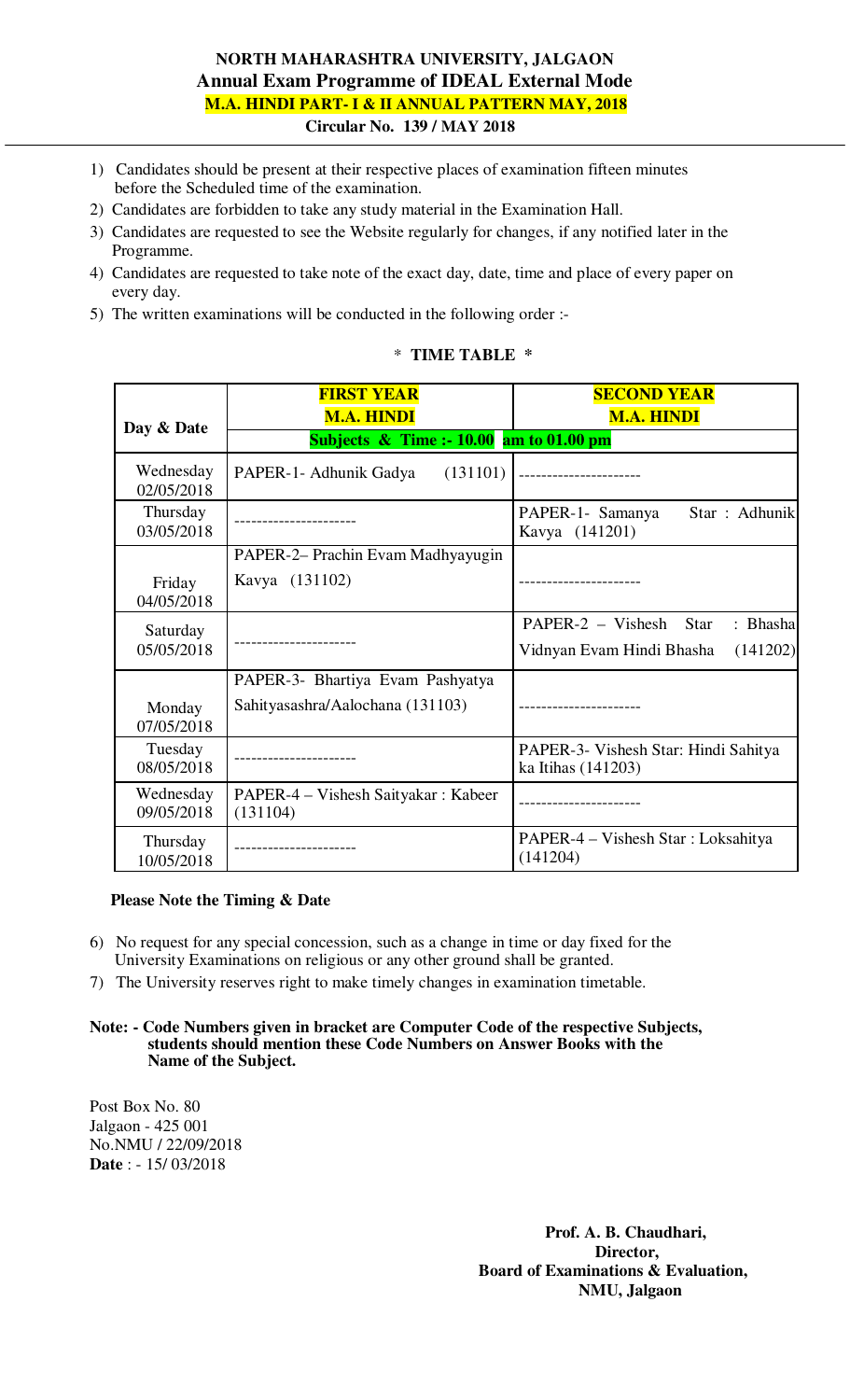# **NORTH MAHARASHTRA UNIVERSITY, JALGAON Annual Exam Programme of IDEAL External Mode M.A. ENGLISH PART- I & II ANNUAL PATTERN MAY, 2018**

### **Circular No. 140 / MAY 2018**

- 1) Candidates should be present at their respective places of examination fifteen minutes before the Scheduled time of the examination.
- 2) Candidates are forbidden to take any study material in the Examination Hall.
- 3) Candidates are requested to see the Website regularly for changes, if any notified later in the Programme.
- 4) Candidates are requested to take note of the exact day, date, time and place of every paper on every day.
- 5) The written examinations will be conducted in the following order :-

## \* **TIME TABLE \***

|                                                          | <b>FIRST YEAR</b><br><b>M.A. ENGLISH</b>    | <b>SECOND YEAR</b><br><b>M.A. ENGLISH</b>                               |
|----------------------------------------------------------|---------------------------------------------|-------------------------------------------------------------------------|
| Day & Date<br>Subjects $\&$ Time :- 10.00 am to 01.00 pm |                                             |                                                                         |
|                                                          | PAPER -1 - Strategies for<br>effective      |                                                                         |
| Wednesday<br>02/05/2018                                  | communication in English<br>(131101)        |                                                                         |
| Thursday<br>03/05/2018                                   |                                             | PAPER -1 - Modern Literary Theories<br>(141201)                         |
| Friday                                                   | PAPER -2 - Period studies through           |                                                                         |
| 04/05/2018                                               | literary genres: Drama (131102)             |                                                                         |
| Saturday<br>05/05/2018                                   |                                             | PAPER -2 - Period Studies Through<br>Literary Generes: Fiction (141202) |
| Monday<br>07/05/2018                                     | PAPER -3- Literary Studies (131103)         |                                                                         |
| Tuesday<br>08/05/2018                                    |                                             | PAPER -3- Period Studies Through<br>Literary Generes: Poetry (141203)   |
| Wednesday<br>09/05/2018                                  | PAPER - 4 - American Literature<br>(131104) |                                                                         |
| Thursday<br>10/05/2018                                   |                                             | PAPER - 4 - American Literature<br>(141204)                             |

## **Please Note the Timing & Date**

- 6) No request for any special concession, such as a change in time or day fixed for the University Examinations on religious or any other ground shall be granted.
- 7) The University reserves right to make timely changes in examination timetable.

#### **Note :- Code Numbers given in bracket are Computer Code of the respective Subjects, students should mention these Code Numbers on Answer Books with the Name of the Subject.**

Post Box No. 80 Jalgaon - 425 001 No.NMU / 22/10/2018 **Date**: - 15/ 03/2018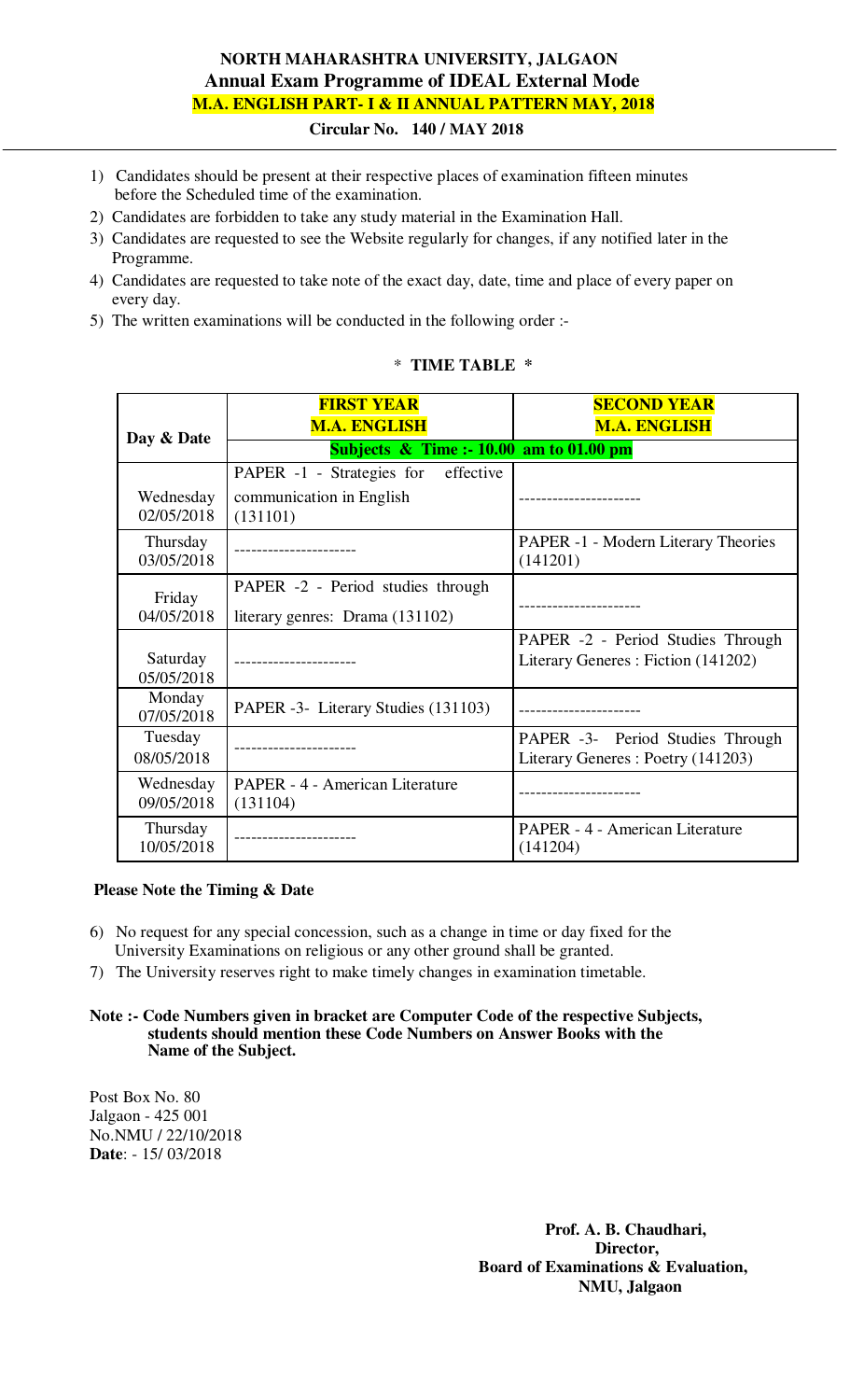# **NORTH MAHARASHTRA UNIVERSITY, JALGAON Annual Exam Programme of IDEAL External Mode M.A. HISTORY PART- I & II ANNUAL PATTERN MAY, 2018**

 **Circular No. 141 / MAY 2018**

- 1) Candidates should be present at their respective places of examination fifteen minutes before the Scheduled time of the examination.
- 2) Candidates are forbidden to take any study material in the Examination Hall.
- 3) Candidates are requested to see the Website regularly for changes, if any notified later in the Programme.
- 4) Candidates are requested to take note of the exact day, date, time and place of every paper on every day.
- 5) The written examinations will be conducted in the following order :-

## \* **TIME TABLE \***

|                                      | <b>FIRST YEAR</b><br><b>M.A. HISTORY</b>                                                                               | <b>SECOND YEAR</b><br><b>M.A. HISTORY</b>                      |
|--------------------------------------|------------------------------------------------------------------------------------------------------------------------|----------------------------------------------------------------|
| Day & Date                           | Subjects $\&$ Time :- 10.00 am to 01.00 pm                                                                             |                                                                |
| Wednesday<br>02/05/2018              | PAPER-1-<br>Trends In Historiography -<br>Tools, Methods and Theories (131101)                                         |                                                                |
| Thursday<br>03/05/2018               |                                                                                                                        | PAPER-1- Twentieth Century World -<br>up to A.D. 1945 (141201) |
| Friday                               | PAPER-2- History of Ancient India -<br>(From Stone Age To Maurya Age &<br>Post Maurya Period To A. D. 12 <sup>th</sup> |                                                                |
| 04/05/2018<br>Saturday<br>05/05/2018 | Century) (131102)                                                                                                      | PAPER-2- India After Independence<br>(141202)                  |
| Monday<br>07/05/2018                 | PAPER-3- History of Medieval India<br>(AD 1206 to AD 1707) (131103)                                                    |                                                                |
| Tuesday<br>08/05/2018                |                                                                                                                        | PAPER-3-<br>Medieval<br>History of<br>Maharashtra (141203)     |
| Wednesday<br>09/05/2018              | An Introduction to Tribal<br>PAPER-4 -<br>(131104)                                                                     |                                                                |
| Thursday<br>10/05/2018               | ---------------                                                                                                        | PAPER-4 -<br>History<br>of<br>Modern<br>Maharashtra (141204)   |

### **Please Note the Timing & Date**

- 6) No request for any special concession, such as a change in time or day fixed for the University Examinations on religious or any other ground shall be granted.
- 7) The University reserves right to make timely changes in examination timetable.

#### **Note :- Code Numbers given in bracket are Computer Code of the respective Subjects, students should mention these Code Numbers on Answer Books with the Name of the Subject.**

Post Box No. 80 Jalgaon - 425 001 No.NMU / 22 /11/2018 **Date** : - 15/ 03/2018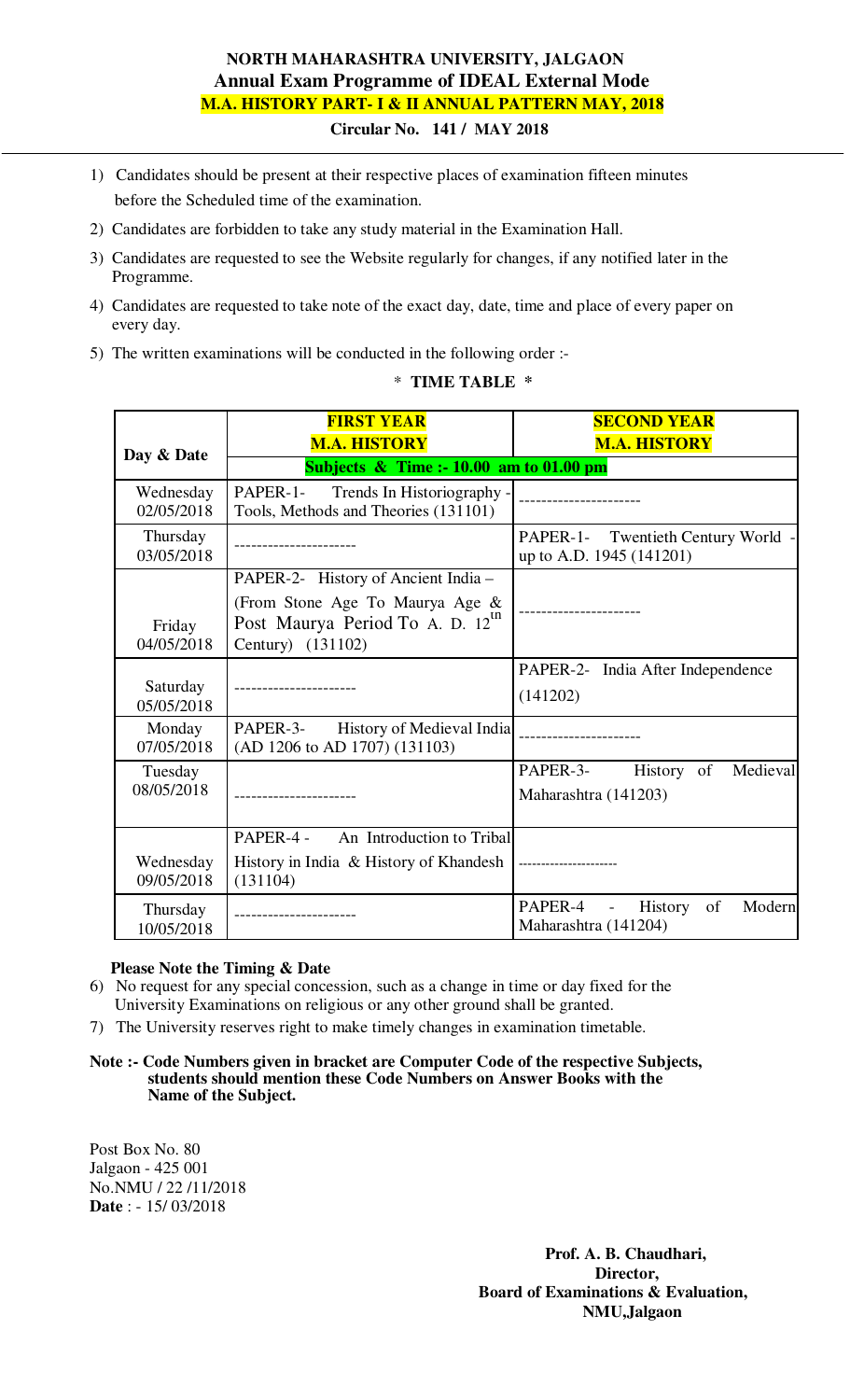## **NORTH MAHARASHTRA UNIVERSITY, JALGAON Annual Exam Programme of IDEAL External Mode M.A. POLITICAL SCIENCE PART- I & II ANNUAL PATTERN MAY, 2018 Circular No. 142 / MAY 2018**

- 1) Candidates should be present at their respective places of examination fifteen minutes before the Scheduled time of the examination.
- 2) Candidates are forbidden to take any study material in the Examination Hall.
- 3) Candidates are requested to see the Website regularly for changes, if any notified later in the Programme.
- 4) Candidates are requested to take note of the exact day, date, time and place of every paper on every day.
- 5) The written examinations will be conducted in the following order

|                         | <b>FIRST YEAR</b>                          | <b>SECOND YEAR</b>                  |
|-------------------------|--------------------------------------------|-------------------------------------|
| Day & Date              | <b>M.A. POLITICAL SCIENCE</b>              | <b>M.A. POLITICAL SCIENCE</b>       |
|                         | Subjects $\&$ Time :- 10.00 am to 01.00 pm |                                     |
|                         | PAPER-1-Indian Foreign Policy              |                                     |
| Wednesday<br>02/05/2018 | (131101)                                   |                                     |
| Thursday                |                                            | PAPER-1- Socio - Political Research |
| 03/05/2018              |                                            | Methods (141201)                    |
| Friday                  | <b>PAPER-2-</b> Modern Political Issues    |                                     |
| 04/05/2018              | (131102)                                   |                                     |
| Saturday                |                                            | PAPER-2- Recent Comparative         |
| 05/05/2018              |                                            | Political Process (141202)          |
| Monday                  | <b>PAPER-3-</b> Political Process in       |                                     |
| 07/05/2018              | Indian States (131103)                     |                                     |
|                         |                                            | PAPER-3- Political Theory and       |
| Tuesday                 |                                            | Key Concepts $(141203)$             |
| 08/05/2018              |                                            |                                     |
| Wednesday               | PAPER-4-Democracy in India (131104)        |                                     |
| 09/05/2018              |                                            |                                     |
|                         |                                            | PAPER-4- UNO - Structure and        |
| Thursday                | ------------------                         | Functions $(141204)$                |
| 10/05/2018              |                                            |                                     |

## \* **TIME TABLE \***

### **Please Note the Timing & Date**

- 6) No request for any special concession, such as a change in time or day fixed for the University Examinations on religious or any other ground shall be granted.
- 7) The University reserves right to make timely changes in examination timetable.

#### **Note :- Code Numbers given in bracket are Computer Code of the respective Subjects, students should mention these Code Numbers on Answer Books with the Name of the Subject.**

Post Box No. 80 Jalgaon - 425 001 No.NMU / 22 /12/2018 **Date**: - 15/ 03/2018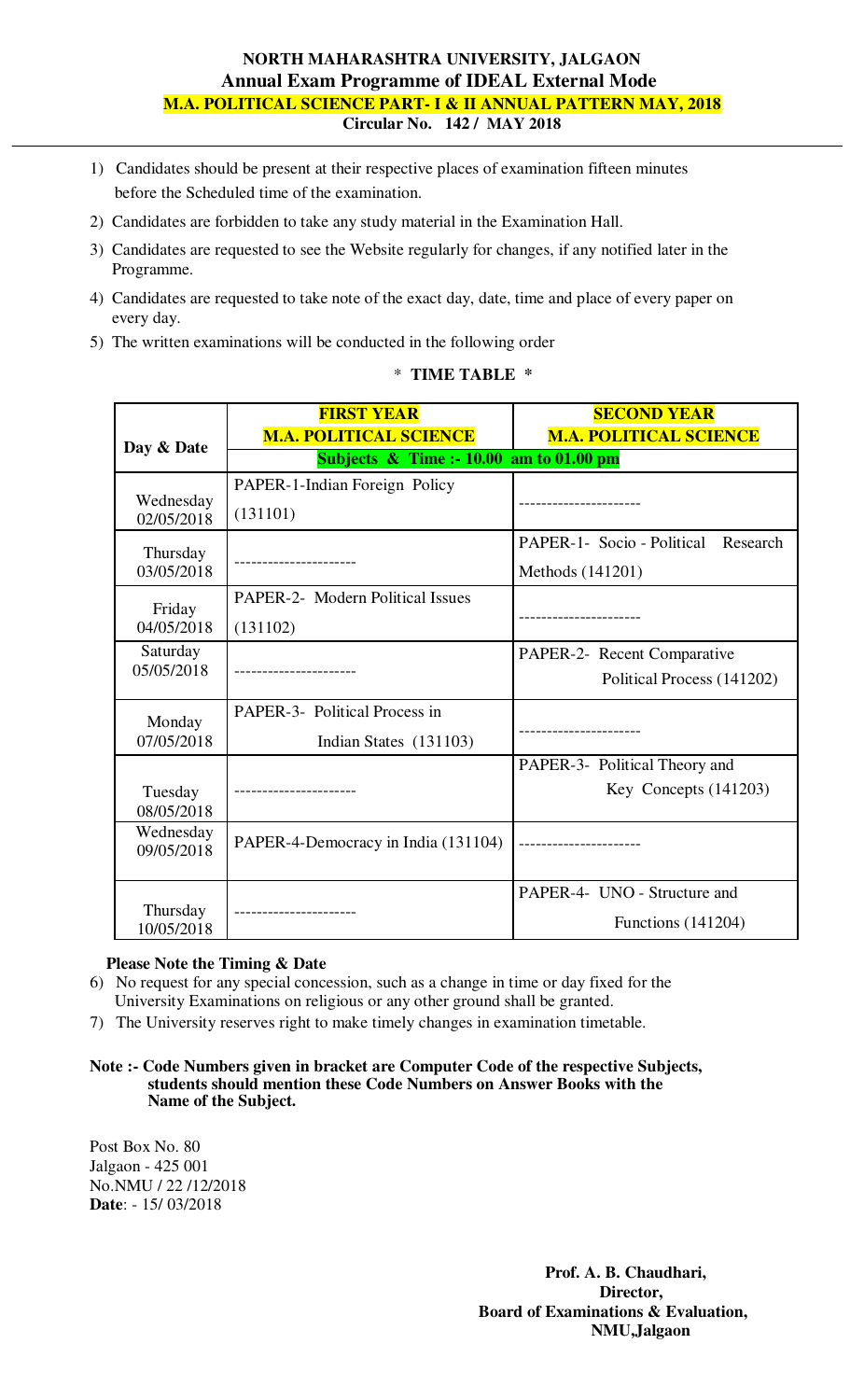# **NORTH MAHARASHTRA UNIVERSITY, JALGAON Annual Exam Programme of IDEAL External Mode M.A.ECONOMICS PART- I & II ANNUAL PATTERN MAY, 2018**

 **Circular No. 143 / MAY 2018** 

- 1) Candidates should be present at their respective places of examination fifteen minutes before the Scheduled time of the examination.
- 2) Candidates are forbidden to take any study material in the Examination Hall.
- 3) Candidates are requested to see the Website regularly for changes, if any notified later in the Programme.
- 4) Candidates are requested to take note of the exact day, date, time and place of every paper on every day.
- 5) The written examinations will be conducted in the following order :-

|                         | <b>FIRST YEAR</b><br><b>M.A.ECONOMICS</b>                              | <b>SECOND YEAR</b><br><b>M.A.ECONOMICS</b>                         |
|-------------------------|------------------------------------------------------------------------|--------------------------------------------------------------------|
| Day & Date              | Subjects $\&$ Time :- 02.00 pm to 05.00 pm                             |                                                                    |
| Wednesday<br>02/05/2018 | PAPER-1- Advance Micro Economic<br>Theory (131101)                     |                                                                    |
| Thursday<br>03/05/2018  |                                                                        | PAPER-1- Modern Monetary<br>Economics (141201)                     |
| Friday<br>04/05/2018    | <b>PAPER-2- Modern Public Finance</b><br>(131102)                      |                                                                    |
| Saturday<br>05/05/2018  | ----------------                                                       | PAPER-2-<br>Theory of Economics<br>Growth and Development (141202) |
| Monday<br>07/05/2018    | PAPER-3- Research Methodology and<br>Statistics For Economics (131103) |                                                                    |
| Tuesday<br>08/05/2018   | -------------                                                          | <b>PAPER-3-</b> International Economics<br>(141203)                |
| Wednesday<br>09/05/2018 | PAPER-4- Agricultural Economics<br>(131104)                            |                                                                    |
| Thursday<br>10/05/2018  |                                                                        | PAPER-4- Modern Banking and<br>Financial Markets in India (141204) |

#### \* **TIME TABLE \***

### **Please Note the Timing & Date**

- 6) No request for any special concession, such as a change in time or day fixed for the University Examinations on religious or any other ground shall be granted.
- 7) The University reserves right to make timely changes in examination timetable.

#### **Note: - Code Numbers given in bracket are Computer Code of the respective Subjects; students should mention these Code Numbers on Answer Books with the Name of the Subject.**

Post Box No. 80 Jalgaon - 425 001 No.NMU / 22 /13/2018 **Date**: - 15/ 03/2018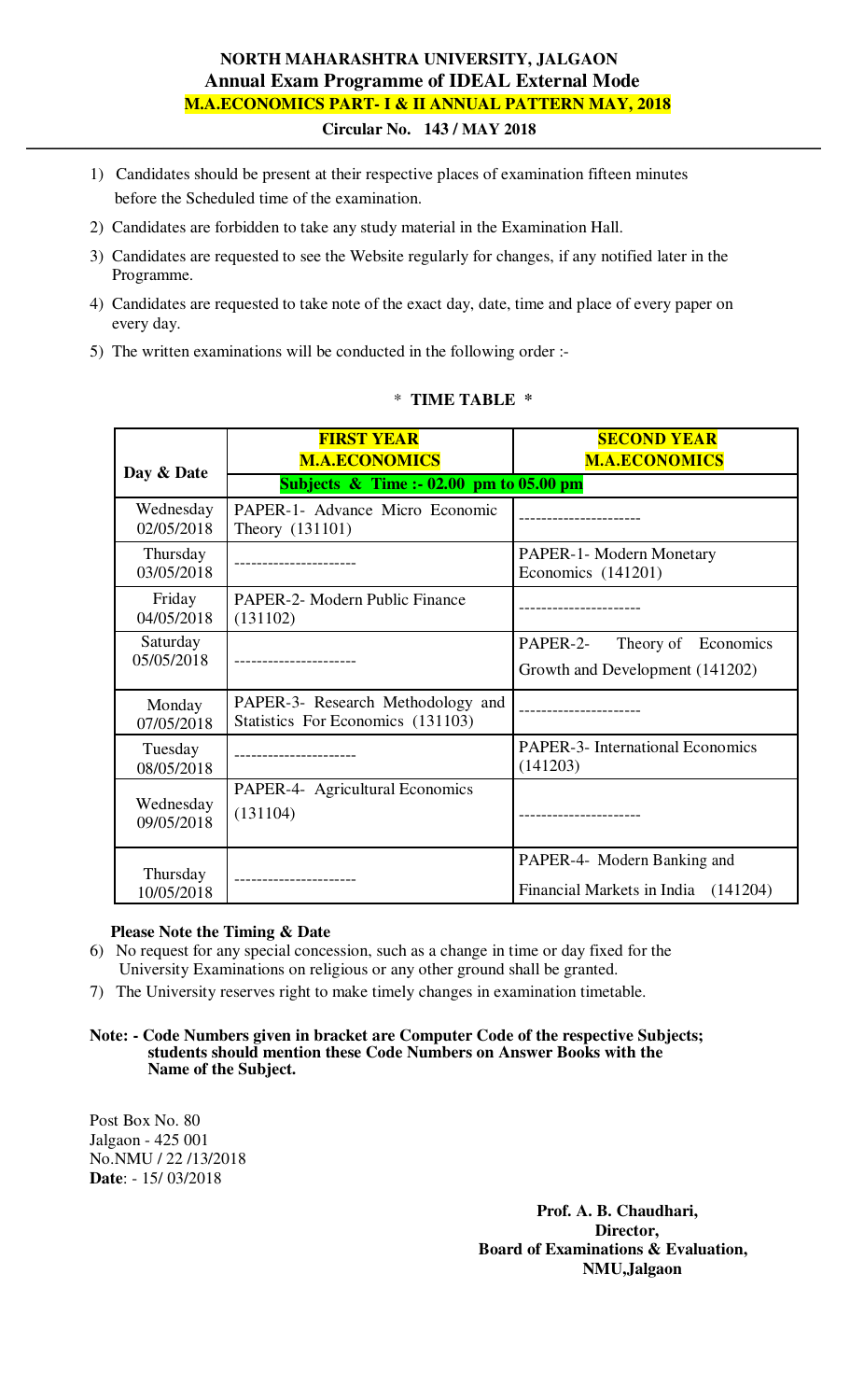# **NORTH MAHARASHTRA UNIVERSITY, JALGAON Annual Exam Programme of IDEAL External Mode M.A.SOCIOLOGY PART-I & II ANNUAL PATTERN MAY, 2018**

 **Circular No. 144 / MAY 2018** 

- 1) Candidates should be present at their respective places of examination fifteen minutes before the Scheduled time of the examination.
- 2) Candidates are forbidden to take any study material in the Examination Hall.
- 3) Candidates are requested to see the Website regularly for changes, if any notified later in the Programme.
- 4) Candidates are requested to take note of the exact day, date, time and place of every paper on every day.
- 5) The written examinations will be conducted in the following order :-

\* **TIME TABLE \*** 

|                        | <b>FIRST YEAR</b>                                       | <b>SECOND YEAR</b>                            |
|------------------------|---------------------------------------------------------|-----------------------------------------------|
| Day & Date             | <b>M.A.SOCIOLOGY</b>                                    | <b>M.A.SOCIOLOGY</b>                          |
|                        | Subjects $\&$ Time :- 10.00 am to 01.00 pm              |                                               |
| Wednesday              |                                                         |                                               |
| 02/05/2018             | PAPER-1- Social Structure and Social<br>Change (131101) |                                               |
|                        |                                                         |                                               |
| Thursday<br>03/05/2018 |                                                         |                                               |
|                        |                                                         | PAPER-1- Sociology of Development<br>(141201) |
| Friday                 |                                                         |                                               |
| 04/05/2018             |                                                         |                                               |
|                        | Research (131102)                                       |                                               |
| Saturday               |                                                         | PAPER-2- Indian Sociology and                 |
| 05/05/2018             |                                                         | Social Thinkers (141202)                      |
| Monday                 |                                                         |                                               |
| 07/05/2018             | PAPER-3- Rural Society in India                         | -------------------                           |
|                        | (131103)                                                |                                               |
| Tuesday                |                                                         | PAPER-3- Gender and Society                   |
| 08/05/2018             |                                                         | (141203)                                      |
|                        |                                                         |                                               |
|                        |                                                         |                                               |
| Wednesday              | PAPER-4-<br>Industry and Society<br>in                  |                                               |
| 09/05/2018             | India (131104)                                          |                                               |
|                        |                                                         |                                               |
| Thursday               |                                                         | PAPER-4- (141204) Education and               |
| 10/05/2018             |                                                         | Society                                       |

## **Please Note the Timing & Date**

- 6) No request for any special concession, such as a change in time or day fixed for the University Examinations on religious or any other ground shall be granted.
- 7) The University reserves right to make timely changes in examination timetable.
- **Note :- Code Numbers given in bracket are Computer Code of the respective Subjects, students should mention these Code Numbers on Answer Books with the Name of the Subject.**

Post Box No. 80 Jalgaon - 425 001 No.NMU / 22 /14/2018<br>Date: - 15/ 03/2018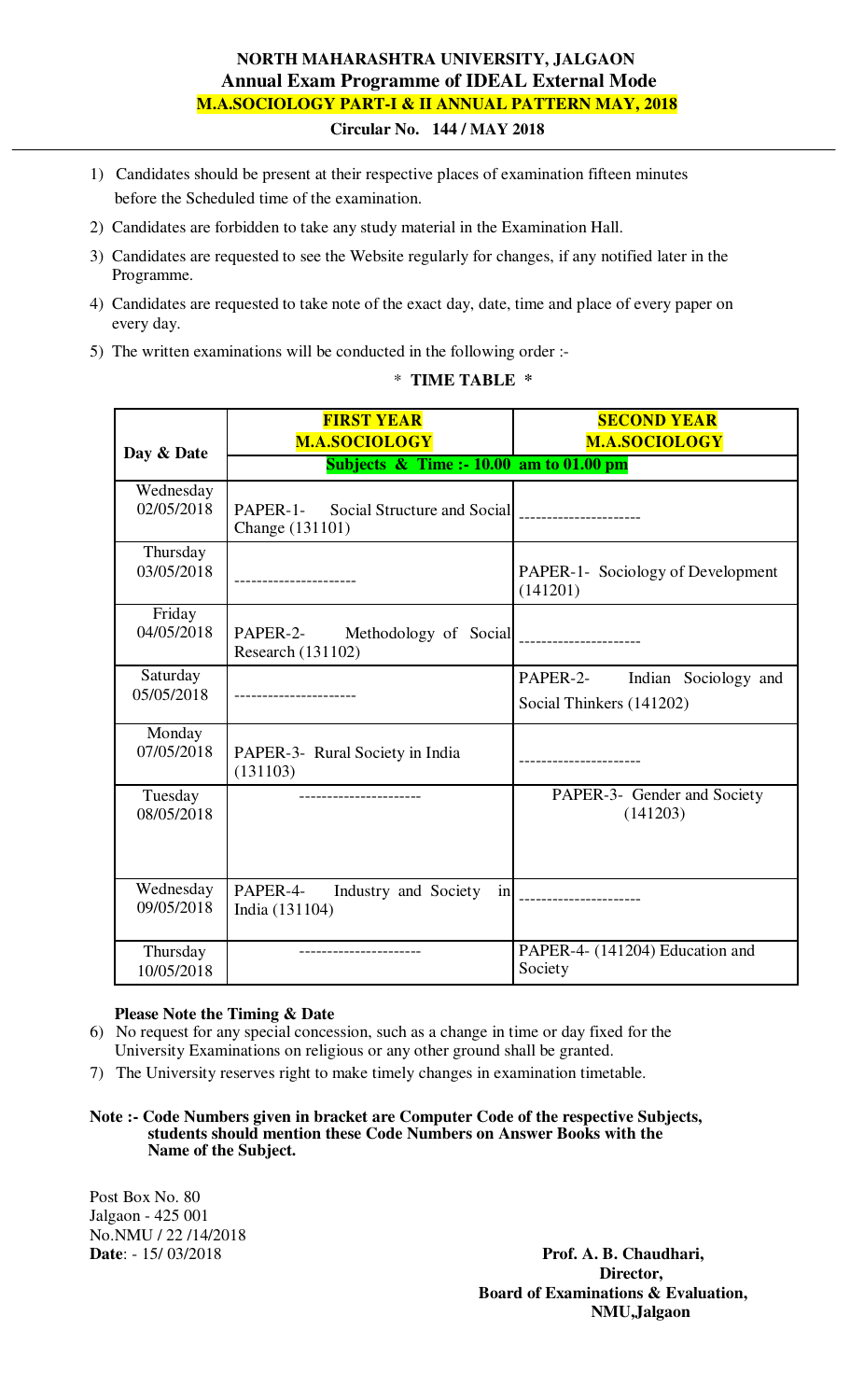# **NORTH MAHARASHTRA UNIVERSITY, JALGAON Annual Exam Programme of IDEAL External Mode M.A.DEFENCE & STRATEGIC STUDIES PART- I & II ANNUAL PATTERN MAY, 2018**

- **Circular No. 145 / MAY 2018**
- 1) Candidates should be present at their respective places of examination fifteen minutes before the Scheduled time of the examination.
- 2) Candidates are forbidden to take any study material in the Examination Hall.
- 3) Candidates are requested to see the Website regularly for changes, if any notified later in the Programme.
- 4) Candidates are requested to take note of the exact day, date, time and place of every paper on every day.
- 5) The written examinations will be conducted in the following order

#### \* **TIME TABLE \***

|                         | <b>FIRST YEAR</b>                                                                                | <b>SECOND YEAR</b>                                        |
|-------------------------|--------------------------------------------------------------------------------------------------|-----------------------------------------------------------|
| Day & Date              | <b>M.A.DEFENCE &amp; STRATEGIC</b><br><b>STUDIES</b>                                             | <b>M.A.DEFENCE &amp; STRATEGIC</b><br><b>STUDIES</b>      |
|                         | Subjects $\&$ Time :- 02.00 pm to 05.00 pm                                                       |                                                           |
| Wednesday<br>02/05/2018 | PAPER-1-<br>Defence Economics &<br>Defence Production in India<br>(131101)                       |                                                           |
| Thursday<br>03/05/2018  |                                                                                                  | PAPER-1- National Security<br>(141201)                    |
| Friday<br>04/05/2018    | PAPER-2-Research Methodologies<br>&Techniques (131102)                                           | ------------------                                        |
| Saturday<br>05/05/2018  |                                                                                                  | PAPER-2-InternationalOrganizations<br>(141202)            |
| Monday<br>07/05/2018    | PAPER-3-<br>Geopolitics & Military<br>Geography (131103)                                         |                                                           |
| Tuesday<br>08/05/2018   |                                                                                                  | PAPER-3- India's Wars with<br>Pakistan and China (141203) |
| Wednesday<br>09/05/2018 | International Relations in<br>PAPER-4<br>& India & Her<br>modern<br>times<br>Neighbours (131104) |                                                           |
| Thursday<br>10/05/2018  |                                                                                                  | Military Psychology &<br>PAPER-4-<br>Sociology (141204)   |

### **Please Note the Timing & Date**

- 6) No request for any special concession, such as a change in time or day fixed for the University Examinations on religious or any other ground shall be granted.
- 7) The University reserves right to make timely changes in examination timetable.
- **Note :- Code Numbers given in bracket are Computer Code of the respective Subjects, students should mention these Code Numbers on Answer Books with the Name of the Subject.**

Post Box No. 80 Jalgaon - 425 001 No.NMU / 22/15/2018 **Date**: - 15/ 03/2018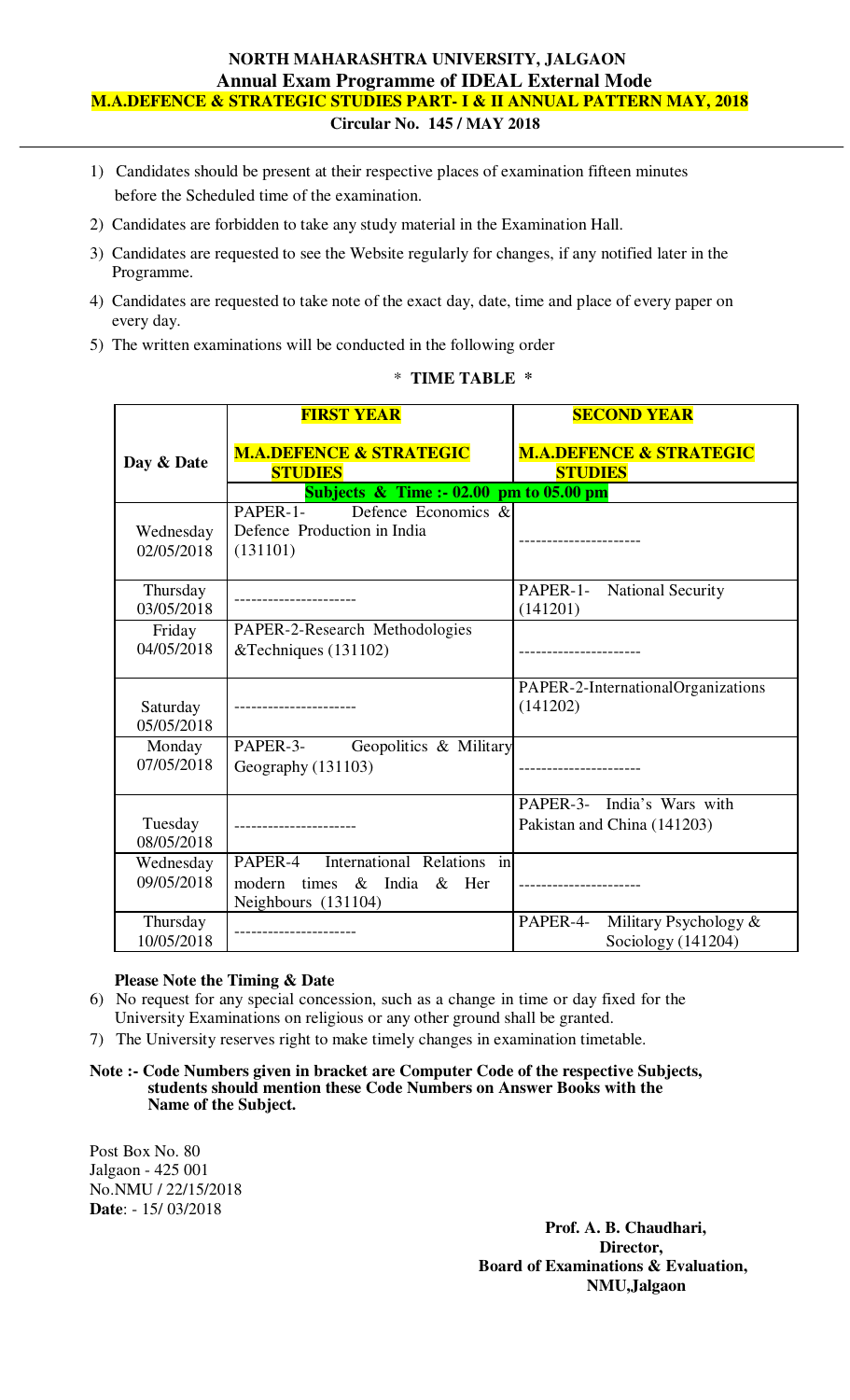# **NORTH MAHARASHTRA UNIVERSITY, JALGAON Annual Exam Programme of IDEAL External Mode M. A.EDUCATION PART- I & II ANNUAL PATTERN MAY, 2018**

 **Circular No. 146 / MAY 2018** 

- 1) Candidates should be present at their respective places of examination fifteen minutes before the Scheduled time of the examination.
- 2) Candidates are forbidden to take any study material in the Examination Hall.
- 3) Candidates are requested to see the Website regularly for changes, if any notified later in the Programme.
- 4) Candidates are requested to take note of the exact day, date, time and place of every paper on every day.
- 5) The written examinations will be conducted in the following order

|                         | <b>FIRST YEAR</b><br><b>M. A.EDUCATION</b>                                                   | <b>SECOND YEAR</b><br><b>M. A.EDUCATION</b>                |
|-------------------------|----------------------------------------------------------------------------------------------|------------------------------------------------------------|
| Day & Date              | Subjects $\&$ Time :- 2.00 pm to 05.00 pm                                                    |                                                            |
| Wednesday<br>02/05/2018 | Paper- I- Philosophical<br>and<br>Sociological Foundation<br>of<br><b>Education</b> (134101) |                                                            |
| Thursday<br>03/05/2018  |                                                                                              | Paper- I- Teacher Education<br>(144201)                    |
| Friday<br>04/05/2018    | Paper - II - Psychological Foundation of<br>Education $(134102)$                             |                                                            |
| Saturday<br>05/05/2018  |                                                                                              | Paper- II- Educational Technology<br>(144202)              |
| Monday<br>07/05/2018    | Paper-III- Methodology of Educational<br>Research (134103)                                   |                                                            |
| Tuesday<br>08/05/2018   |                                                                                              | Paper- III- Educational Guidance &<br>Counselling (144203) |
| Wednesday<br>09/05/2018 | Paper - IV - Distance Education<br>(134104)                                                  |                                                            |
| Thursday<br>10/05/2018  | ------------                                                                                 | Paper - IV - Special Education<br>(144204)                 |

#### \* **TIME TABLE \***

## **Please Note the Timing & Date**

- 6) No request for any special concession, such as a change in time or day fixed for the University Examinations on religious or any other ground shall be granted.
- 7) The University reserves right to make timely changes in examination timetable.

**Note :- Code Numbers given in bracket are Computer Code of the respective Subjects, students should mention these Code Numbers on Answer Books with the Name of the Subject.** 

Post Box No. 80 Jalgaon - 425 001 No.NMU /22/16/2018 **Date**: - 15/ 03/2018